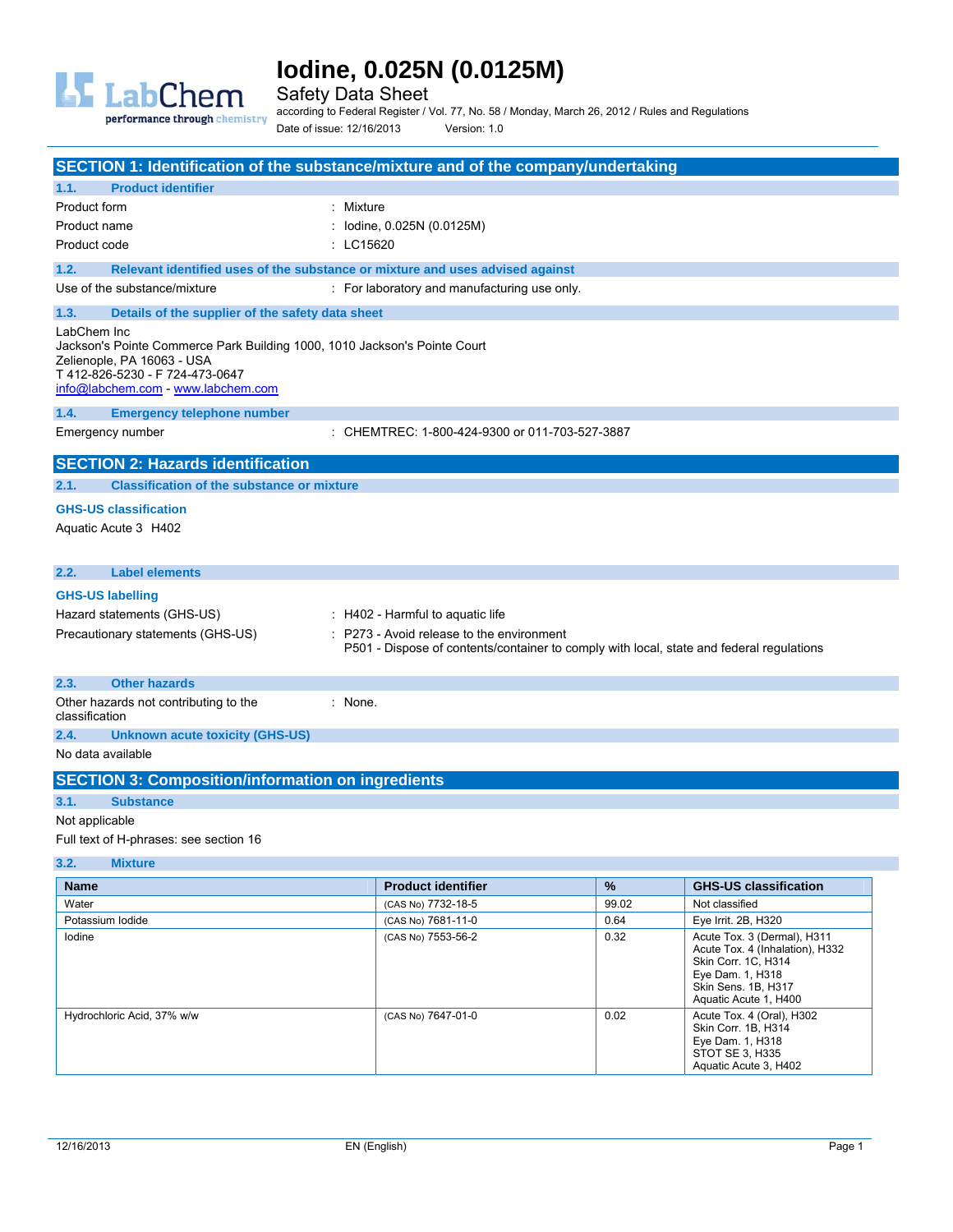Safety Data Sheet

| <b>SECTION 4: First aid measures</b>                                 |                                                                                                                                                                                                        |
|----------------------------------------------------------------------|--------------------------------------------------------------------------------------------------------------------------------------------------------------------------------------------------------|
| 4.1.<br><b>Description of first aid measures</b>                     |                                                                                                                                                                                                        |
| First-aid measures general                                           | : Never give anything by mouth to an unconscious person. If you feel unwell, seek medical advice<br>(show the label where possible).                                                                   |
| First-aid measures after inhalation                                  | Assure fresh air breathing. Allow the victim to rest.                                                                                                                                                  |
| First-aid measures after skin contact                                | Remove affected clothing and wash all exposed skin area with mild soap and water, followed by<br>warm water rinse.                                                                                     |
| First-aid measures after eye contact                                 | Rinse immediately with plenty of water. Obtain medical attention if pain, blinking or redness<br>persist.                                                                                              |
| First-aid measures after ingestion                                   | Rinse mouth. Do NOT induce vomiting. Obtain emergency medical attention.                                                                                                                               |
| 4.2.<br>Most important symptoms and effects, both acute and delayed  |                                                                                                                                                                                                        |
| Symptoms/injuries                                                    | : Not expected to present a significant hazard under anticipated conditions of normal use.                                                                                                             |
| 4.3.<br>Obtain medical assistance.                                   | Indication of any immediate medical attention and special treatment needed                                                                                                                             |
|                                                                      |                                                                                                                                                                                                        |
| <b>SECTION 5: Firefighting measures</b>                              |                                                                                                                                                                                                        |
| 5.1.<br><b>Extinguishing media</b>                                   |                                                                                                                                                                                                        |
| Suitable extinguishing media                                         | Foam. Dry powder. Carbon dioxide. Water spray. Sand.                                                                                                                                                   |
| Unsuitable extinguishing media                                       | Do not use a heavy water stream.                                                                                                                                                                       |
| 5.2.<br>Special hazards arising from the substance or mixture        |                                                                                                                                                                                                        |
| Fire hazard                                                          | : Not flammable.                                                                                                                                                                                       |
| <b>Explosion hazard</b>                                              | : Not applicable.                                                                                                                                                                                      |
| 5.3.<br><b>Advice for firefighters</b>                               |                                                                                                                                                                                                        |
| Firefighting instructions                                            | : Use water spray or fog for cooling exposed containers. Exercise caution when fighting any<br>chemical fire. Avoid (reject) fire-fighting water to enter environment.                                 |
| Protection during firefighting                                       | : Do not enter fire area without proper protective equipment, including respiratory protection.                                                                                                        |
| <b>SECTION 6: Accidental release measures</b>                        |                                                                                                                                                                                                        |
|                                                                      |                                                                                                                                                                                                        |
| 6.1.                                                                 | Personal precautions, protective equipment and emergency procedures                                                                                                                                    |
| 6.1.1.<br>For non-emergency personnel                                |                                                                                                                                                                                                        |
| Protective equipment                                                 | : Safety glasses. Gloves.                                                                                                                                                                              |
| <b>Emergency procedures</b>                                          | Evacuate unnecessary personnel.                                                                                                                                                                        |
|                                                                      |                                                                                                                                                                                                        |
| 6.1.2.<br>For emergency responders                                   |                                                                                                                                                                                                        |
| Protective equipment<br><b>Emergency procedures</b>                  | Equip cleanup crew with proper protection.                                                                                                                                                             |
|                                                                      | Ventilate area.                                                                                                                                                                                        |
| 6.2.<br><b>Environmental precautions</b>                             |                                                                                                                                                                                                        |
|                                                                      | Prevent entry to sewers and public waters. Notify authorities if liquid enters sewers or public waters. Avoid release to the environment.                                                              |
| 6.3.<br>Methods and material for containment and cleaning up         |                                                                                                                                                                                                        |
| Methods for cleaning up                                              | : Soak up spills with inert solids, such as clay or diatomaceous earth as soon as possible. Collect<br>spillage. Store away from other materials.                                                      |
| 6.4.<br><b>Reference to other sections</b>                           |                                                                                                                                                                                                        |
| See Heading 8. Exposure controls and personal protection.            |                                                                                                                                                                                                        |
| <b>SECTION 7: Handling and storage</b>                               |                                                                                                                                                                                                        |
| 7.1.<br><b>Precautions for safe handling</b>                         |                                                                                                                                                                                                        |
| Precautions for safe handling                                        | : Wash hands and other exposed areas with mild soap and water before eating, drinking or<br>smoking and when leaving work. Provide good ventilation in process area to prevent formation of<br>vapour. |
| Hygiene measures                                                     | : Do not eat, drink or smoke when using this product. Wash contaminated clothing before reuse.                                                                                                         |
| 7.2.<br>Conditions for safe storage, including any incompatibilities |                                                                                                                                                                                                        |
| Storage conditions                                                   | : Keep only in the original container in a cool, well ventilated place away from : Direct sunlight.,<br>incompatible materials. Keep container closed when not in use.                                 |
| Incompatible products                                                | Strong reducing agents. Ammonia. Acetaldehyde. metals.                                                                                                                                                 |
| Incompatible products                                                | Sources of ignition. Direct sunlight.                                                                                                                                                                  |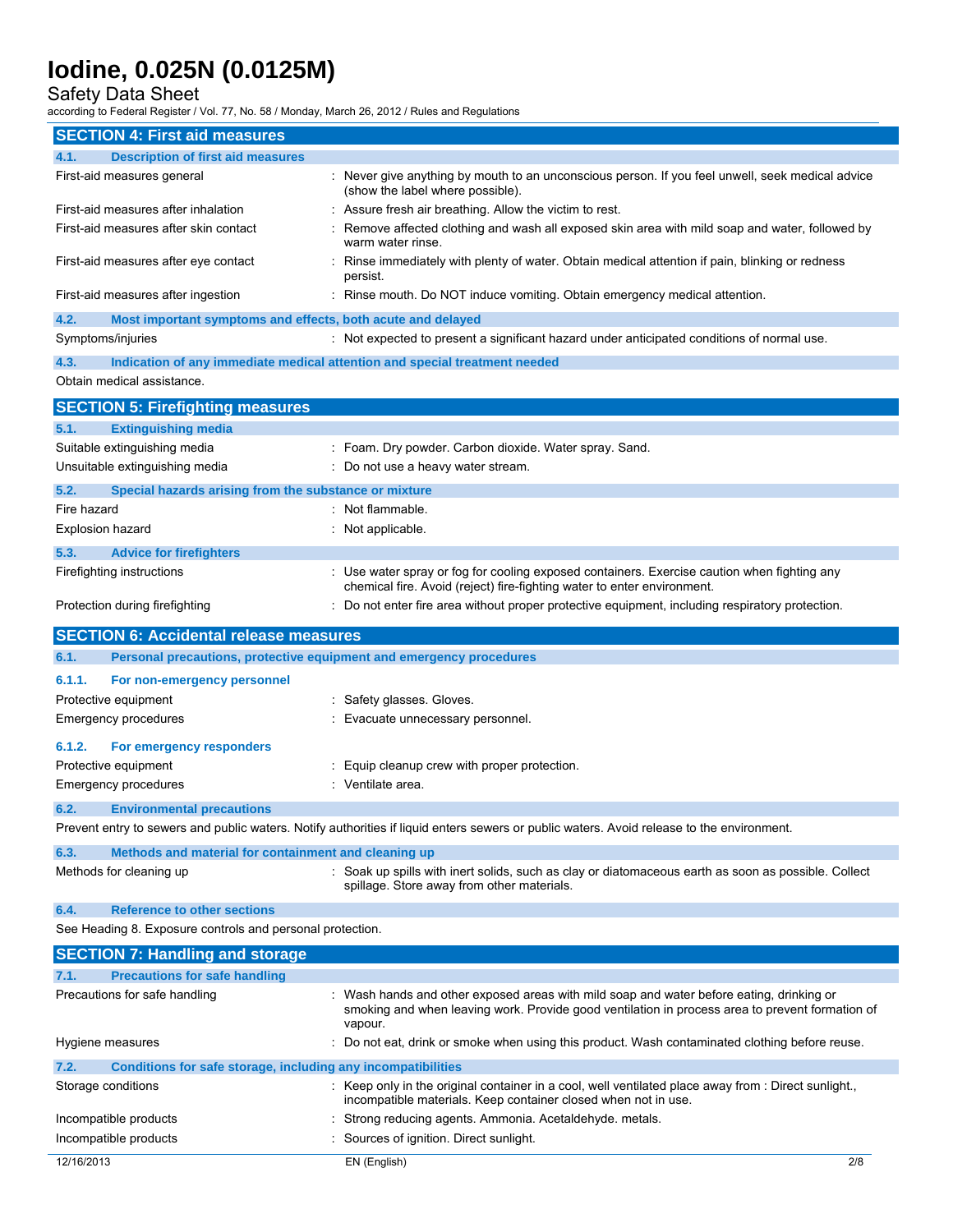### Safety Data Sheet

according to Federal Register / Vol. 77, No. 58 / Monday, March 26, 2012 / Rules and Regulations

#### **7.3. Specific end use(s)**

#### No additional information available

### **SECTION 8: Exposure controls/personal protection**

### **8.1. Control parameters**

| lodine (7553-56-2) |                                         |                                          |
|--------------------|-----------------------------------------|------------------------------------------|
| <b>USA ACGIH</b>   | ACGIH TWA (mg/m <sup>3</sup> )          | 0.1 mg/m <sup>3</sup> Inhalable fraction |
| USA ACGIH          | ACGIH TWA (ppm)                         | 0.01 ppm Inhalable fraction              |
| USA ACGIH          | ACGIH STEL (mg/m <sup>3</sup> )         | 1 mg/m $3$                               |
| USA ACGIH          | ACGIH STEL (ppm)                        | $0.1$ ppm                                |
| USA OSHA           | OSHA PEL (Ceiling) (mg/m <sup>3</sup> ) | $\cdot$ mg/m <sup>3</sup>                |
| USA OSHA           | OSHA PEL (Ceiling) (ppm)                | $0.1$ ppm                                |

|                  | Potassium Iodide (7681-11-0)     |                 |                                          |                                                                                                                                                                                       |
|------------------|----------------------------------|-----------------|------------------------------------------|---------------------------------------------------------------------------------------------------------------------------------------------------------------------------------------|
| <b>USA ACGIH</b> |                                  | ACGIH TWA (ppm) |                                          | 0.01 ppm Inhalable fraction                                                                                                                                                           |
| 8.2.             | <b>Exposure controls</b>         |                 |                                          |                                                                                                                                                                                       |
|                  | Appropriate engineering controls |                 |                                          | : Emergency eye wash fountains and safety showers should be available in the immediate vicinity<br>of any potential exposure. Provide adequate general and local exhaust ventilation. |
|                  | Personal protective equipment    |                 | : Avoid all unnecessary exposure.        |                                                                                                                                                                                       |
| Hand protection  |                                  |                 | : Wear protective gloves.                |                                                                                                                                                                                       |
| Eye protection   |                                  |                 | : Chemical goggles or safety glasses.    |                                                                                                                                                                                       |
|                  | Respiratory protection           |                 | : Wear appropriate mask.                 |                                                                                                                                                                                       |
|                  | Other information                |                 | : Do not eat, drink or smoke during use. |                                                                                                                                                                                       |

### **SECTION 9: Physical and chemical properties**

| 9.1.<br>Information on basic physical and chemical properties |                        |
|---------------------------------------------------------------|------------------------|
| Physical state                                                | : Liquid               |
| Colour                                                        | $:$ amber.             |
| Odour                                                         | : characteristic.      |
| Odour threshold                                               | : No data available    |
| рH                                                            | : No data available    |
| Relative evaporation rate (butylacetate=1)                    | : No data available    |
| Melting point                                                 | : No data available    |
| Freezing point                                                | : No data available    |
| Boiling point                                                 | : No data available    |
| Flash point                                                   | : No data available    |
| Self ignition temperature                                     | : No data available    |
| Decomposition temperature                                     | : No data available    |
| Flammability (solid, gas)                                     | : No data available    |
| Vapour pressure                                               | : No data available    |
| Relative vapour density at 20 °C                              | : No data available    |
| Relative density                                              | : No data available    |
| Solubility                                                    | : Miscible with water. |
| Log Pow                                                       | : No data available    |
| Log Kow                                                       | : No data available    |
| Viscosity, kinematic                                          | : No data available    |
| Viscosity, dynamic                                            | : No data available    |
| Explosive properties                                          | : Not applicable.      |
| Oxidising properties                                          | : No data available.   |
| <b>Explosive limits</b>                                       | : No data available    |
| <b>Other information</b><br>9.2.                              |                        |

| No additional information available |                    |     |
|-------------------------------------|--------------------|-----|
| 12/16/2013                          | EN (English)<br>–… | 3/8 |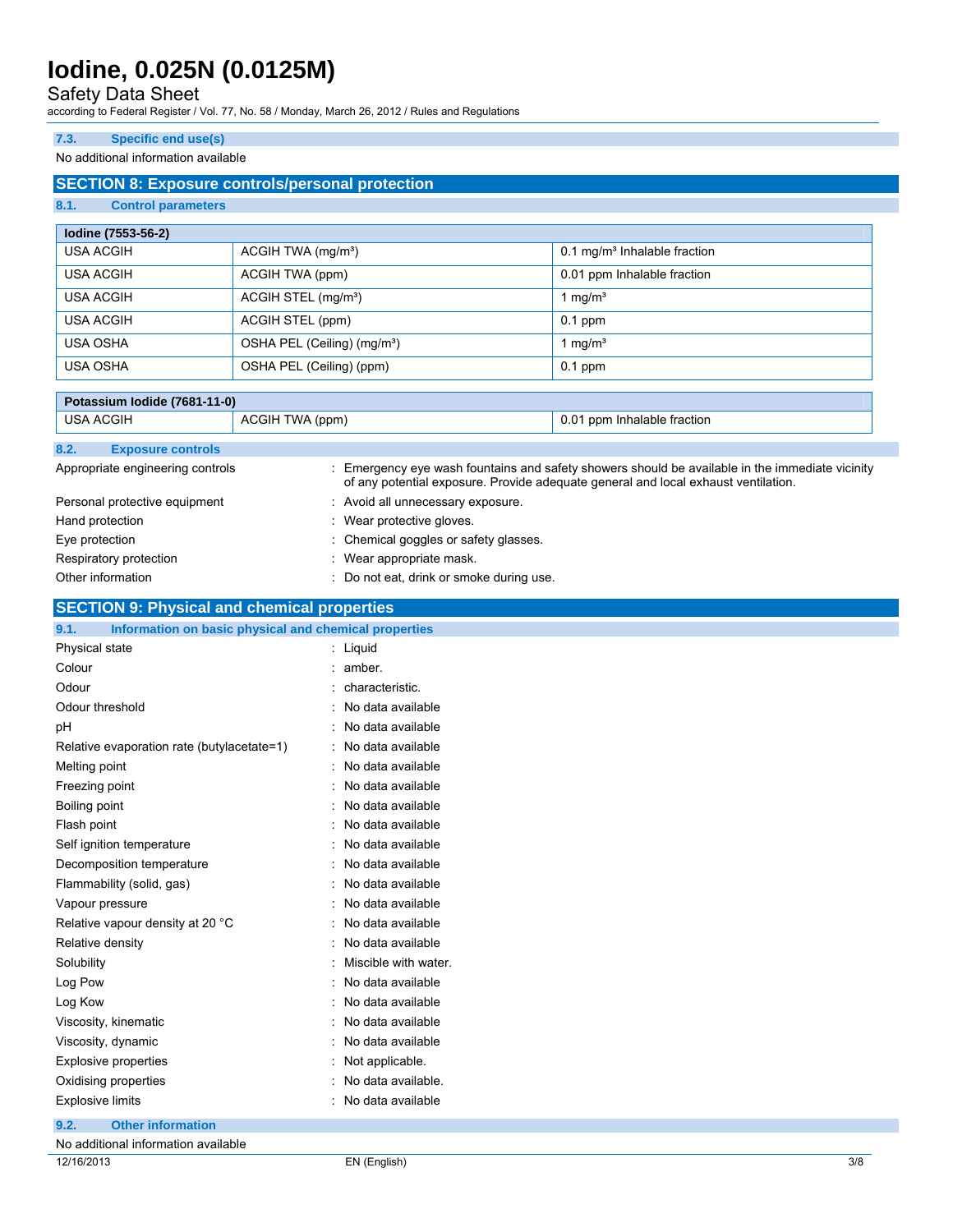### Safety Data Sheet

| <b>SECTION 10: Stability and reactivity</b>                                        |                                                                     |  |
|------------------------------------------------------------------------------------|---------------------------------------------------------------------|--|
| <b>Reactivity</b><br>10.1.                                                         |                                                                     |  |
| No additional information available                                                |                                                                     |  |
| 10.2.<br><b>Chemical stability</b>                                                 |                                                                     |  |
| Stable under normal conditions.                                                    |                                                                     |  |
| 10.3.<br><b>Possibility of hazardous reactions</b>                                 |                                                                     |  |
| Not established.                                                                   |                                                                     |  |
| 10.4.<br><b>Conditions to avoid</b>                                                |                                                                     |  |
| Direct sunlight. Extremely high or low temperatures.                               |                                                                     |  |
|                                                                                    |                                                                     |  |
| 10.5.<br><b>Incompatible materials</b><br>metals. Strong reducing agents. Ammonia. |                                                                     |  |
|                                                                                    |                                                                     |  |
| 10.6.<br><b>Hazardous decomposition products</b>                                   |                                                                     |  |
| lodine vapour. Potassium oxide.                                                    |                                                                     |  |
| <b>SECTION 11: Toxicological information</b>                                       |                                                                     |  |
| 11.1.<br>Information on toxicological effects                                      |                                                                     |  |
|                                                                                    |                                                                     |  |
| Acute toxicity                                                                     | : Not classified                                                    |  |
| Iodine (7553-56-2)                                                                 |                                                                     |  |
| LD50 oral rat                                                                      | 14000 mg/kg                                                         |  |
| LD50 dermal rat                                                                    | 220 mg/kg                                                           |  |
| ATE (dermal)                                                                       | 1100.000 mg/kg bodyweight                                           |  |
| ATE (dust, mist)                                                                   | 1.500 mg/l/4h                                                       |  |
| Water (7732-18-5)                                                                  |                                                                     |  |
| LD50 oral rat                                                                      | $\geq 90000$ mg/kg                                                  |  |
| Hydrochloric Acid, 37% w/w (7647-01-0)                                             |                                                                     |  |
| LD50 oral rat                                                                      | 700 mg/kg                                                           |  |
| LD50 dermal rabbit                                                                 | 5010 mg/kg                                                          |  |
| Skin corrosion/irritation                                                          | Not classified                                                      |  |
| Serious eye damage/irritation                                                      | Not classified                                                      |  |
| Respiratory or skin sensitisation                                                  | Not classified                                                      |  |
| Germ cell mutagenicity                                                             | Not classified                                                      |  |
|                                                                                    | Based on available data, the classification criteria are not met    |  |
| Carcinogenicity                                                                    | Not classified                                                      |  |
| Hydrochloric Acid, 37% w/w (7647-01-0)                                             |                                                                     |  |
| IARC group                                                                         | 3 - Not classifiable                                                |  |
| Reproductive toxicity                                                              | Not classified                                                      |  |
|                                                                                    | Based on available data, the classification criteria are not met    |  |
| Specific target organ toxicity (single exposure)                                   | : Not classified                                                    |  |
|                                                                                    |                                                                     |  |
| Specific target organ toxicity (repeated                                           | : Not classified                                                    |  |
| exposure)                                                                          | Based on available data, the classification criteria are not met    |  |
|                                                                                    |                                                                     |  |
| Aspiration hazard                                                                  | : Not classified                                                    |  |
|                                                                                    | Based on available data, the classification criteria are not met    |  |
| Potential Adverse human health effects and<br>symptoms                             | : Based on available data, the classification criteria are not met. |  |
|                                                                                    |                                                                     |  |

|                 | <b>SECTION 12: Ecological information</b> |                            |
|-----------------|-------------------------------------------|----------------------------|
| 12.1.           | <b>Toxicity</b>                           |                            |
| Ecology - water |                                           | : Harmful to aquatic life. |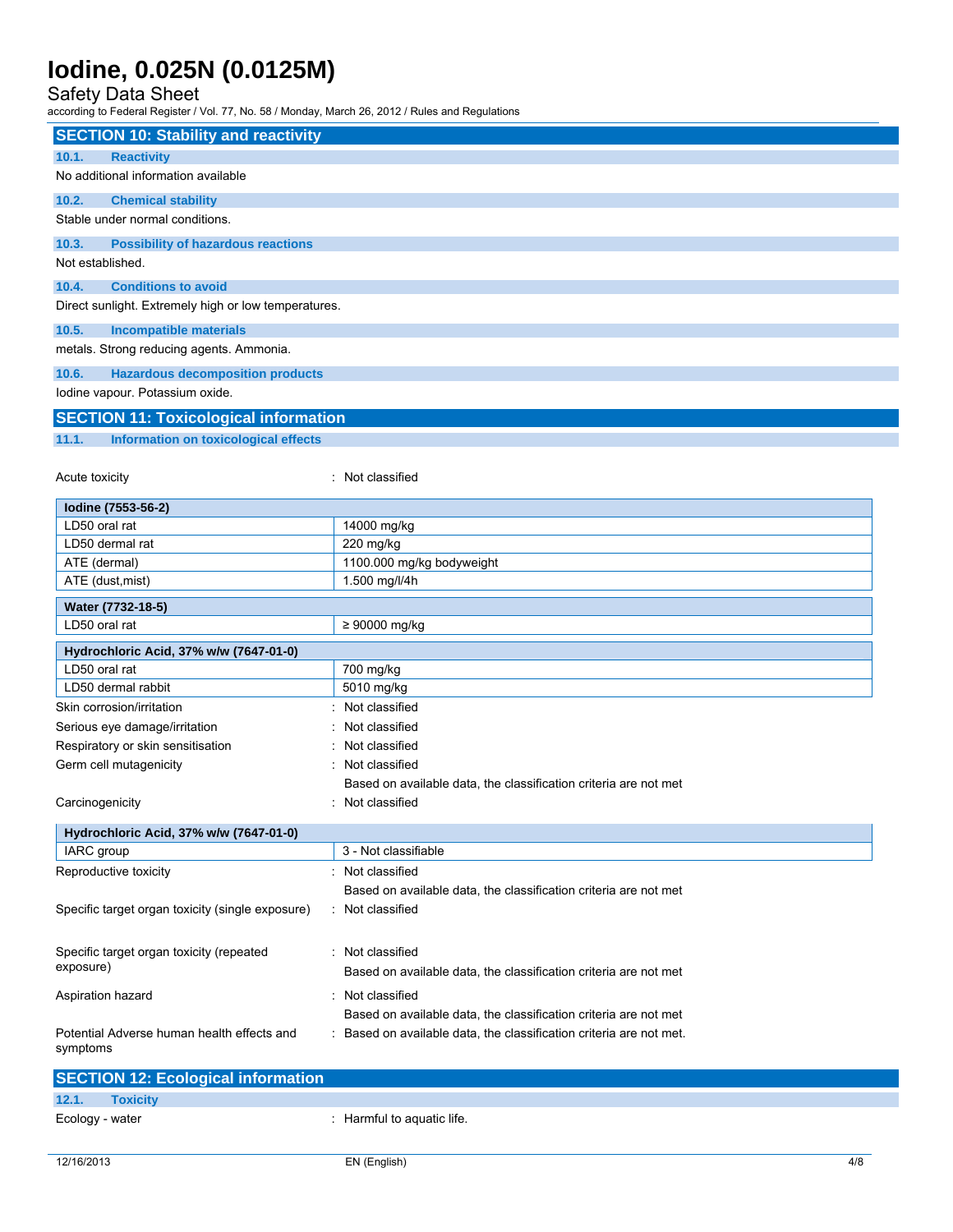Safety Data Sheet

| lodine, 0.025N (0.0125M)                      |                                                                                                            |
|-----------------------------------------------|------------------------------------------------------------------------------------------------------------|
| EC50 Daphnia 1                                | 63.09 mg/l                                                                                                 |
| Iodine (7553-56-2)                            |                                                                                                            |
| LC50 fishes 1                                 | $1.7$ mg/l                                                                                                 |
| EC50 Daphnia 1                                | $0.2$ mg/l                                                                                                 |
| Potassium Iodide (7681-11-0)                  |                                                                                                            |
| LC50 fishes 1                                 | 3200 mg/l 120 h                                                                                            |
| EC50 Daphnia 1                                | 2.7 mg/l 24 h                                                                                              |
| Hydrochloric Acid, 37% w/w (7647-01-0)        |                                                                                                            |
| LC50 fishes 1                                 | 282 mg/l (96 h; Gambusia affinis; Pure substance)                                                          |
| EC50 Daphnia 1                                | < 56 mg/l (72 h; Daphnia magna; Pure substance)                                                            |
| LC50 fish 2                                   | 862 mg/l (Leuciscus idus; Pure substance)                                                                  |
| TLM fish 1                                    | 282 ppm (96 h; Gambusia affinis; Pure substance)                                                           |
| 12.2.<br><b>Persistence and degradability</b> |                                                                                                            |
| lodine, 0.025N (0.0125M)                      |                                                                                                            |
| Persistence and degradability                 | Not established.                                                                                           |
|                                               |                                                                                                            |
| Iodine (7553-56-2)                            |                                                                                                            |
| Persistence and degradability                 | Not established.                                                                                           |
| Potassium Iodide (7681-11-0)                  |                                                                                                            |
| Persistence and degradability                 | Not established.                                                                                           |
| Water (7732-18-5)                             |                                                                                                            |
| Persistence and degradability                 | Not established.                                                                                           |
| Hydrochloric Acid, 37% w/w (7647-01-0)        |                                                                                                            |
| Persistence and degradability                 | Biodegradability: not applicable. No (test)data on mobility of the components of the mixture<br>available. |
| Biochemical oxygen demand (BOD)               | Not applicable                                                                                             |
| Chemical oxygen demand (COD)                  | Not applicable                                                                                             |
| ThOD                                          | Not applicable                                                                                             |
| BOD (% of ThOD)                               | Not applicable                                                                                             |
| 12.3.<br><b>Bioaccumulative potential</b>     |                                                                                                            |
| lodine, 0.025N (0.0125M)                      |                                                                                                            |
| Bioaccumulative potential                     | Not established.                                                                                           |
| lodine (7553-56-2)                            |                                                                                                            |
| Log Pow                                       | 2.49                                                                                                       |
| Bioaccumulative potential                     | Not established.                                                                                           |
|                                               |                                                                                                            |
| Potassium Iodide (7681-11-0)                  |                                                                                                            |
| Bioaccumulative potential                     | Not established.                                                                                           |
| Water (7732-18-5)                             |                                                                                                            |
| Bioaccumulative potential                     | Not established.                                                                                           |
| Hydrochloric Acid, 37% w/w (7647-01-0)        |                                                                                                            |
| Log Pow                                       | 0.25 (QSAR)                                                                                                |
| Bioaccumulative potential                     | Low potential for bioaccumulation (Log Kow < 4).                                                           |
| 12.4.<br><b>Mobility in soil</b>              |                                                                                                            |
| Hydrochloric Acid, 37% w/w (7647-01-0)        |                                                                                                            |

| Ecology - soil |                       | . May be harmful to plant growth, blooming and fruit formation. |
|----------------|-----------------------|-----------------------------------------------------------------|
|                |                       |                                                                 |
| 12.5.          | Other adverse effects |                                                                 |
|                | Other information     | Avoid release to the environment.                               |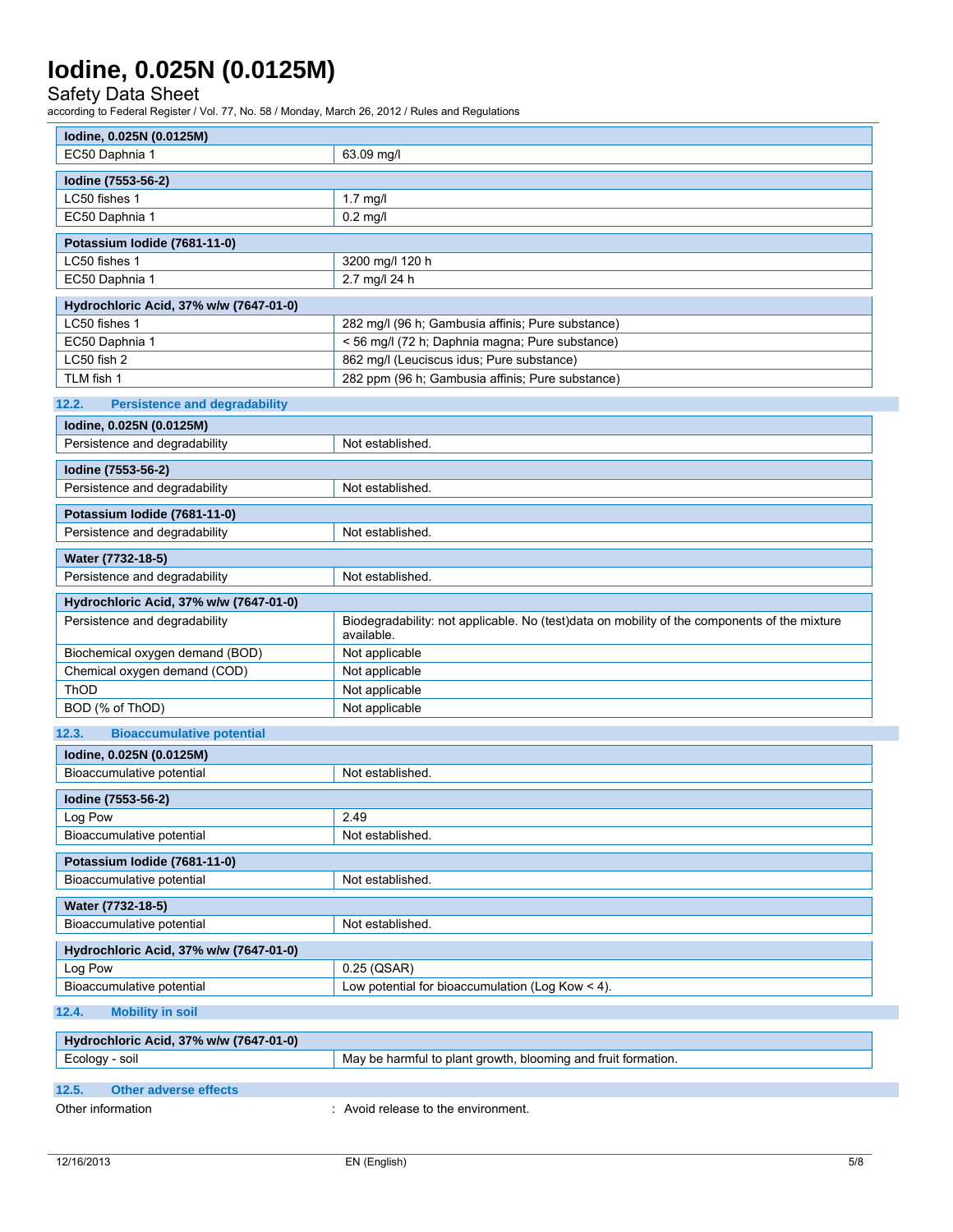### Safety Data Sheet

| according to Federal Register / Vol. 77, No. 307 Monday, March 20, 2012 / Rules and Regulations<br><b>SECTION 13: Disposal considerations</b> |                                                                                                                                                                                |
|-----------------------------------------------------------------------------------------------------------------------------------------------|--------------------------------------------------------------------------------------------------------------------------------------------------------------------------------|
| 13.1.<br><b>Waste treatment methods</b>                                                                                                       |                                                                                                                                                                                |
| Waste disposal recommendations                                                                                                                | : Dispose in a safe manner in accordance with local/national regulations.                                                                                                      |
| Ecology - waste materials                                                                                                                     | : Avoid release to the environment.                                                                                                                                            |
|                                                                                                                                               |                                                                                                                                                                                |
| <b>SECTION 14: Transport information</b>                                                                                                      |                                                                                                                                                                                |
| In accordance with DOT                                                                                                                        |                                                                                                                                                                                |
| No dangerous good in sense of transport regulations                                                                                           |                                                                                                                                                                                |
| <b>Additional information</b>                                                                                                                 |                                                                                                                                                                                |
| Other information                                                                                                                             | : No supplementary information available.                                                                                                                                      |
| <b>ADR</b>                                                                                                                                    |                                                                                                                                                                                |
| Transport document description                                                                                                                |                                                                                                                                                                                |
| <b>Transport by sea</b>                                                                                                                       |                                                                                                                                                                                |
| No additional information available                                                                                                           |                                                                                                                                                                                |
| Air transport                                                                                                                                 |                                                                                                                                                                                |
| No additional information available                                                                                                           |                                                                                                                                                                                |
| <b>SECTION 15: Regulatory information</b>                                                                                                     |                                                                                                                                                                                |
| 15.1. US Federal regulations                                                                                                                  |                                                                                                                                                                                |
| Iodine (7553-56-2)                                                                                                                            |                                                                                                                                                                                |
| Listed on the United States TSCA (Toxic Substances Control Act) inventory                                                                     |                                                                                                                                                                                |
| SARA Section 311/312 Hazard Classes                                                                                                           | Immediate (acute) health hazard<br>Delayed (chronic) health hazard                                                                                                             |
| Potassium Iodide (7681-11-0)                                                                                                                  |                                                                                                                                                                                |
| Listed on the United States TSCA (Toxic Substances Control Act) inventory                                                                     |                                                                                                                                                                                |
| SARA Section 311/312 Hazard Classes                                                                                                           | Immediate (acute) health hazard<br>Delayed (chronic) health hazard                                                                                                             |
| Water (7732-18-5)                                                                                                                             |                                                                                                                                                                                |
| Listed on the United States TSCA (Toxic Substances Control Act) inventory                                                                     |                                                                                                                                                                                |
| Hydrochloric Acid, 37% w/w (7647-01-0)                                                                                                        |                                                                                                                                                                                |
| Listed on the United States TSCA (Toxic Substances Control Act) inventory                                                                     |                                                                                                                                                                                |
| RQ (Reportable quantity, section 304 of EPA's                                                                                                 | 5000 lb                                                                                                                                                                        |
| List of Lists):                                                                                                                               |                                                                                                                                                                                |
| SARA Section 311/312 Hazard Classes                                                                                                           | Immediate (acute) health hazard                                                                                                                                                |
| 15.2. International regulations                                                                                                               |                                                                                                                                                                                |
| <b>CANADA</b>                                                                                                                                 |                                                                                                                                                                                |
| lodine, 0.025N (0.0125M)                                                                                                                      |                                                                                                                                                                                |
| <b>WHMIS Classification</b>                                                                                                                   | Uncontrolled product according to WHMIS classification criteria                                                                                                                |
|                                                                                                                                               |                                                                                                                                                                                |
| Iodine (7553-56-2)<br>Listed on the Canadian DSL (Domestic Sustances List) inventory.                                                         |                                                                                                                                                                                |
| <b>WHMIS Classification</b>                                                                                                                   | Class E - Corrosive Material                                                                                                                                                   |
|                                                                                                                                               | Class D Division 1 Subdivision B - Toxic material causing immediate and serious toxic effects<br>Class D Division 2 Subdivision B - Toxic material causing other toxic effects |
| Potassium Iodide (7681-11-0)                                                                                                                  |                                                                                                                                                                                |
| Listed on the Canadian DSL (Domestic Sustances List) inventory.                                                                               |                                                                                                                                                                                |
| <b>WHMIS Classification</b>                                                                                                                   | Class D Division 2 Subdivision B - Toxic material causing other toxic effects                                                                                                  |
| Water (7732-18-5)                                                                                                                             |                                                                                                                                                                                |
| <b>WHMIS Classification</b>                                                                                                                   | Uncontrolled product according to WHMIS classification criteria                                                                                                                |
|                                                                                                                                               |                                                                                                                                                                                |
| Hydrochloric Acid, 37% w/w (7647-01-0)                                                                                                        |                                                                                                                                                                                |
| Listed on the Canadian DSL (Domestic Sustances List) inventory.                                                                               |                                                                                                                                                                                |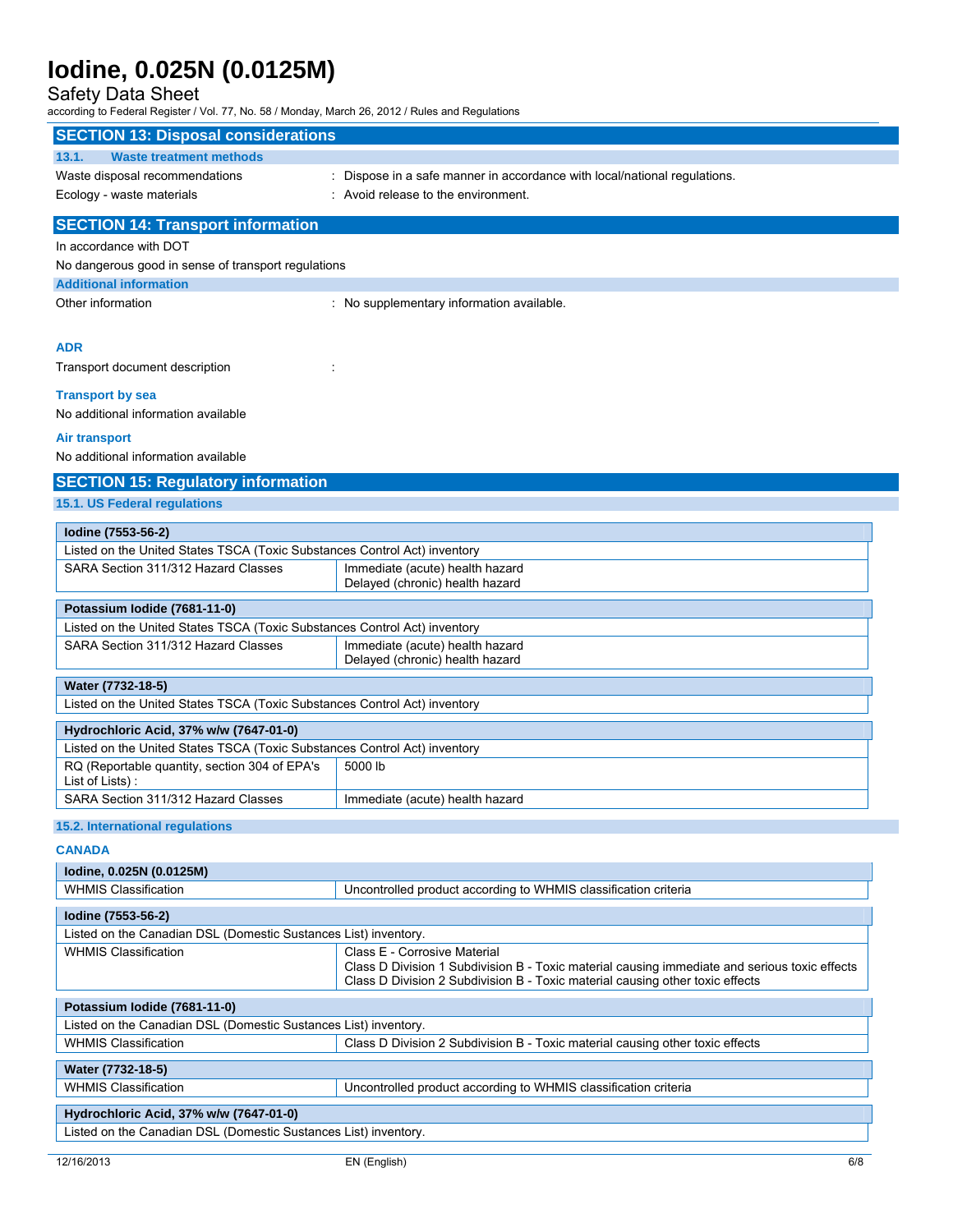### Safety Data Sheet

according to Federal Register / Vol. 77, No. 58 / Monday, March 26, 2012 / Rules and Regulations

| <b>Hydrochloric</b><br>Acid. 37% w/w (7647-01-0) |                    |
|--------------------------------------------------|--------------------|
| $\cdots$                                         | Class              |
| WHMIS                                            | Corrosive Material |
| Classification                                   | -                  |

#### **EU-Regulations**

No additional information available

#### **Classification according to Regulation (EC) No. 1272/2008 [CLP]**

## **Classification according to Directive 67/548/EEC or 1999/45/EC**

#### Not classified

#### **15.2.2. National regulations**

| lodine (7553-56-2)                                |  |  |
|---------------------------------------------------|--|--|
| Listed on the Canadian Ingredient Disclosure List |  |  |
| Potassium Iodide (7681-11-0)                      |  |  |
| Listed on the Canadian Ingredient Disclosure List |  |  |
|                                                   |  |  |
| Hydrochloric Acid, 37% w/w (7647-01-0)            |  |  |
| Listed on the Canadian Ingredient Disclosure List |  |  |
|                                                   |  |  |

### **15.3. US State regulations**

No additional information available

### **SECTION 16: Other information**  Indication of changes : Revision - See : \*.

## Other information in the set of the set of the set of the set of the set of the set of the set of the set of the set of the set of the set of the set of the set of the set of the set of the set of the set of the set of the

#### Full text of H-phrases: see section 16:

| Acute Tox. 3 (Dermal)     | Acute toxicity (dermal), Category 3                             |
|---------------------------|-----------------------------------------------------------------|
| Acute Tox. 4 (Inhalation) | Acute toxicity (inhal.), Category 4                             |
| Acute Tox. 4 (Oral)       | Acute toxicity (oral), Category 4                               |
| Aquatic Acute 1           | Hazardous to the aquatic environment - AcuteHazard, Category 1  |
| Aquatic Acute 3           | Hazardous to the aquatic environment - Acute Hazard, Category 3 |
| Eye Dam. 1                | Serious eye damage/eye irritation, Category 1                   |
| Eye Irrit. 2B             | Serious eye damage/eye irritation, Category 2B                  |
| Skin Corr. 1B             | Skin corrosion/irritation, Category 1B                          |
| Skin Corr. 1C             | Skin corrosion/irritation, Category 1C                          |
| Skin Sens, 1B             | Sensitisation - Skin, category 1B                               |
| STOT SE 3                 | Specific target organ toxicity - Single exposure, Category 3,   |
|                           | Respiratory tract irritation                                    |
| H302                      | Harmful if swallowed                                            |
| H311                      | Toxic in contact with skin                                      |
| H314                      | Causes severe skin burns and eye damage                         |
| H317                      | May cause an allergic skin reaction                             |
| H318                      | Causes serious eye damage                                       |
| H320                      | Causes eye irritation                                           |
| H332                      | Harmful if inhaled                                              |
| H335                      | May cause respiratory irritation                                |
| H400                      | Very toxic to aquatic life                                      |
| H402                      | Harmful to aquatic life                                         |